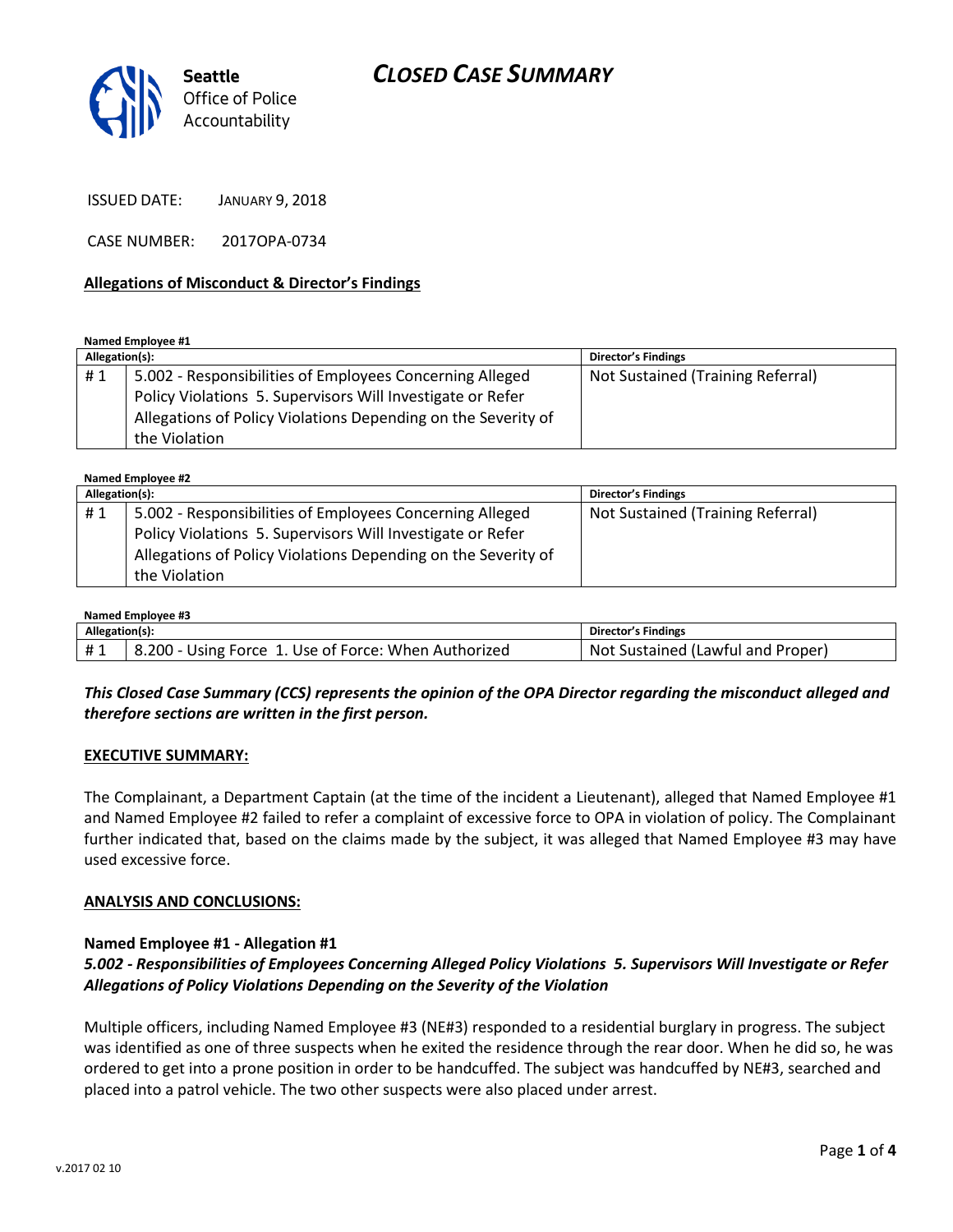

# *CLOSE CASE SUMMARY*

OPA CASE NUMBER: 2017OPA-0734

As discussed more fully below, during subject's handcuffing by NE#3 he complained of pain on multiple occasions. Named Employee #1 (NE#1) was an Acting Sergeant on that date and came to the scene. NE#1 interviewed the subject concerning the force that had been used on him during the handcuffing. The substance of that interview was memorialized in NE#1's review of NE#3's force.

In that review, NE#1 documented the subject's statement that the force was "unnecessary." NE#1 reported that when he asked the subject to elaborate, the subject stated that NE#3: "put her knee in [his] back and [he] asked her to lighten up and she pressed harder. [He] said owe [sic] as she twisted [his] arm." NE#1 recounted that he tried to explain SPD's training concerning prone handcuffing and "why we treat felony suspects the way we do," but the subject still asserted that the force was unnecessary, and articulated his belief that SPD would not do anything about it. NE#1 ordered NE#3 to complete a Type I use of force report; however, even though the subject alleged that the force was unnecessary and caused him pain, NE#1 did not make a referral of the complaint to OPA.

At his OPA interview, NE#1 stated that he did not interpret the subject's statements as alleging excessive force and, thus, warranting an OPA referral. NE#1 explained that the subject never stated that the force was "excessive," just that it was "unnecessary." NE#1 believed that the subject was saying that the force was not needed, not that it was unnecessary or excessive as defined by the policy and law. NE#1 explained that he did not directly ask the subject whether the subject believed that the force was excessive because he felt that this would automatically generate an OPA complaint as the subject would agree with him. NE#1 further told OPA that he watched the handcuffing and he did not believe it to have been excessive.

NE#1 approved the use of force and forwarded that review up his chain of command. Named Employee #2 (NE#2), who was assigned as an Acting Lieutenant, performed the next level of force review. NE#2 approved the force and, like NE#1, did not make an OPA referral based on the subject's statements. A Captain (then a Lieutenant), who was serving as the Acting Captain for the North Precinct, performed the final level of review. While the Captain also approved the force, he noted that both NE#1 and NE#2 failed to make OPA referrals as required. He then initiated a complaint with OPA concerning that conduct.

SPD Policy 5.002-POL-5 requires that SPD employees report allegations of potential serious misconduct, including complaints of excessive force, to OPA.

Both NE#1 and NE#2 expressed their belief that the Complainant's allegation was that the force was not needed, not that the force was excessive. NE#1 confirmed that had he interpreted the Complainant to be alleging excessive force, he would have initiated an OPA complaint.

As a general matter, today, five years into the Consent Decree, officers should know that force is excessive as a matter of policy and law when it is not reasonable, necessary, or proportional. Here, the Complainant stated that the force was unnecessary. This allegation warranted an OPA referral.

This case is unique in a sense in that NE#1 reported actually viewing the force, which he described as consistent with tactics and policy. I further note that NE#1 clearly reported the Complainant's allegation in his use of force review. While I believe that NE#1 acted in good faith, the plain language of the policy requires him to refer the allegation to OPA regardless of his personal observations or opinions.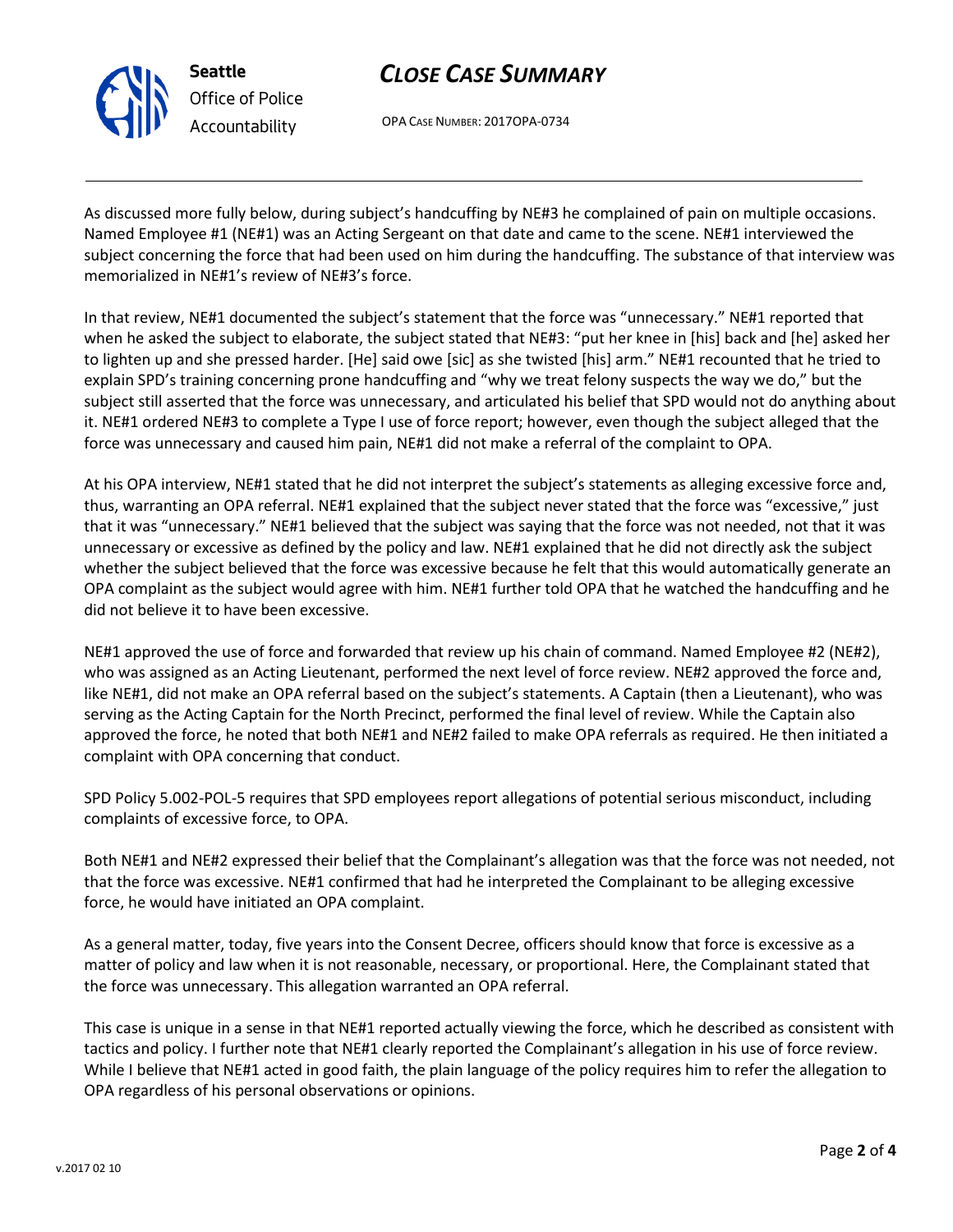

# *CLOSE CASE SUMMARY*

OPA CASE NUMBER: 2017OPA-0734

However, given NE#1's stated confusion with the policy, I find that under the circumstances in this specific case a training referral is the appropriate result. However, NE#1 should be aware that his conduct was in technical violation of policy.

 **Training Referral**: NE#1 should receive additional training concerning the elements of SPD Policy 5.002-POL-5, as well as the reporting requirements set forth in Title 8 of the SPD Manual. NE#1 should be counseled by his chain of command that whenever a subject reports that force was excessive, unreasonable, or unnecessary, he is required to refer that allegation to OPA, regardless of his personal opinions or observations. This re-training and associated counseling should be memorialized in a PAS entry.

## Recommended Finding: **Not Sustained (Training Referral)**

### **Named Employee #2 - Allegation #1**

*5.002 - Responsibilities of Employees Concerning Alleged Policy Violations 5. Supervisors Will Investigate or Refer Allegations of Policy Violations Depending on the Severity of the Violation*

NE#2, like NE#1, found the force to be within policy. In addition, as with NE#1, NE#2 also failed to refer the subject's allegations to OPA. NE#2 agreed with NE#1's interpretation that the subject was disagreeing with the tactics used during the incident, rather than claiming excessive force.

As described above, the failure to report the allegation to OPA was in technical violation of policy. NE#2, as a sergeant seeking promotion to lieutenant, should be aware that an allegation that force was unnecessary is tantamount to an allegation that an officer utilized excessive force.

That being said, and based both on the unique circumstances of this case and on my belief that both NE#1's and NE#2's confusion was borne out of a good faith misunderstanding of policy, I recommend that this allegation be Not Sustained – Training Referral.

 **Training Referral**: NE#2 should receive additional training concerning the elements of SPD Policy 5.002-POL-5, as well as the reporting requirements set forth in Title 8 of the SPD Manual. NE#2 should be counseled by her chain of command that whenever a subject reports that force was excessive, unreasonable, or unnecessary, she is required to refer that allegation to OPA, regardless of her or another supervisor's personal opinions or observations. This re-training and associated counseling should be memorialized in a PAS entry.

Recommended Finding: **Not Sustained (Training Referral)**

# **Named Employee #3 - Allegation #1** *8.200 - Using Force 1. Use of Force: When Authorized*

While I find that both NE#1 and NE#2 failed to refer an allegation of excessive force to OPA, I agree with both of them, as well as with the Captain, that the force was reasonable, necessary and proportional, and thus consistent with policy.